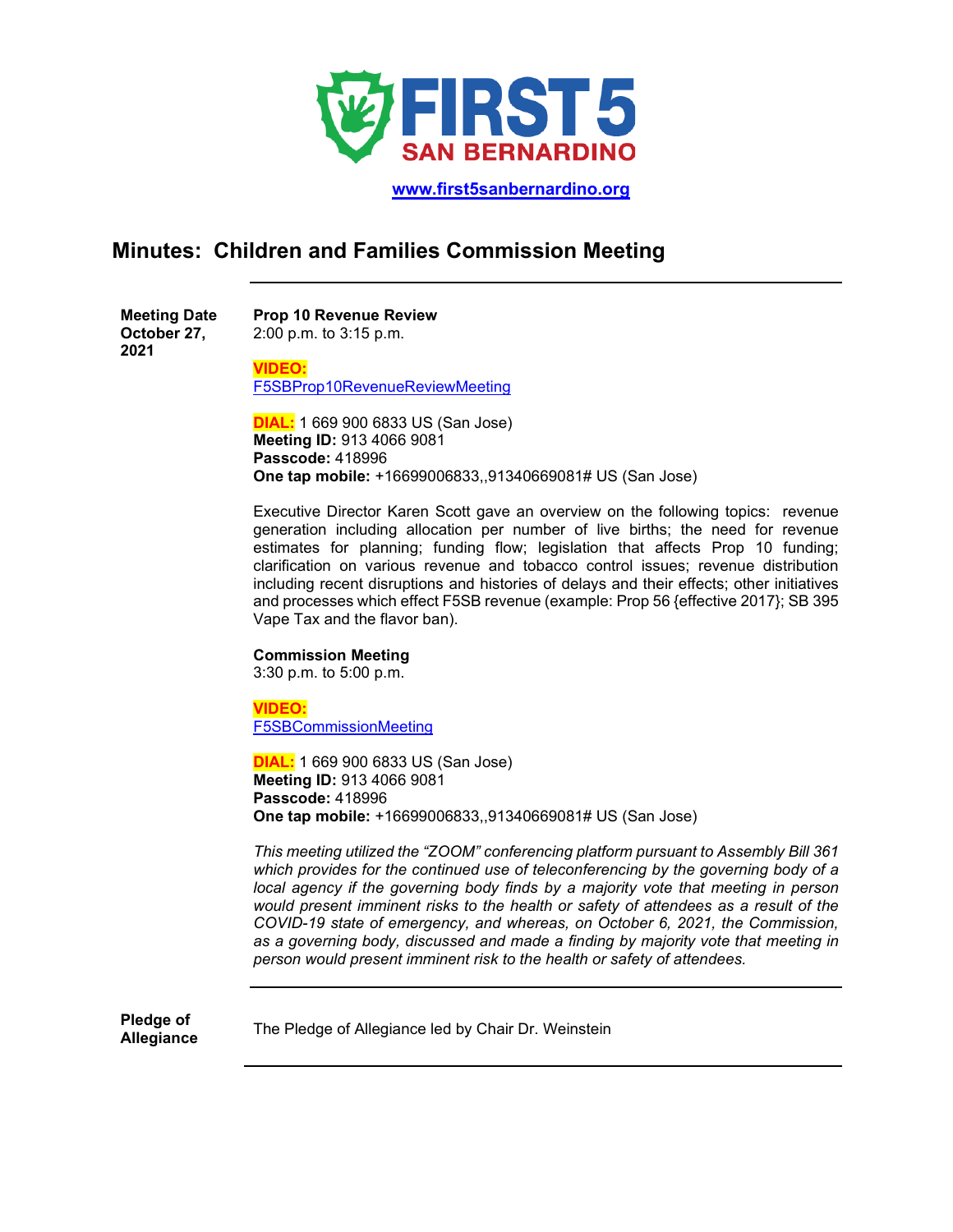| <b>Special</b><br><b>Presentation</b>                       | None                                                                                                                                                                                                                                                                                                                                                                                                                                                       |
|-------------------------------------------------------------|------------------------------------------------------------------------------------------------------------------------------------------------------------------------------------------------------------------------------------------------------------------------------------------------------------------------------------------------------------------------------------------------------------------------------------------------------------|
| <b>Conflict of</b>                                          | Commission members shall review agenda item contractors, subcontractors, and<br>agents, which may require member abstentions due to conflict of interest and financial<br>interests.<br>A Commission member with conflicts of interests shall state their conflict under the<br>appropriate item and abstain or recuse from that item, as appropriate. A Commission                                                                                        |
| <b>Interest</b><br><b>Disclosure</b>                        | member may not participate in or influence the decision on a contract for which their<br>abstention or recusal has been recorded.                                                                                                                                                                                                                                                                                                                          |
|                                                             | For conflicts requiring recusal, the Commissioner must log out of the Zoom meeting<br>and then log back in after the discussion and vote has taken place on the item for<br>which there is a conflict. For conflicts requiring abstention, a Commissioner should not<br>participate in the vote or discussion but may remain logged into the Zoom meeting.                                                                                                 |
| <b>Attendees</b>                                            | <b>Commissioners</b><br>Diana Alexander<br>$\bullet$<br>Supervisor Joe Baca, Jr.,<br>$\bullet$<br>Joshua Dugas<br>$\bullet$<br>Jorge Escalante<br>$\bullet$<br>Dr. Margaret Hill<br>$\bullet$<br><b>Gary Ovitt</b><br>$\bullet$<br>Elliot Weinstein, M.D.<br>$\bullet$                                                                                                                                                                                     |
|                                                             | <b>Staff</b><br>Karen E. Scott, Executive Director<br>$\bullet$<br>Ann Calkins, Executive Assistant<br>$\bullet$<br>Traci Homan, Business Support Manager<br>$\bullet$<br>Scott McGrath, Deputy Director<br>$\bullet$<br>Peter Tawadros, Staff Analyst II<br>Kimberly VandenBosch, Communications Officer                                                                                                                                                  |
| <b>Changes to the</b><br>Agenda                             | None                                                                                                                                                                                                                                                                                                                                                                                                                                                       |
| <b>Executive</b><br>Director's<br>Report-<br>Karen E. Scott | Budget Status Quarterly Report - 4th Quarter FY 2020 - 2021<br>Due to an unusual year with COVID-19, First 5 saw a slight decline in total expenses<br>for the year. The approved budget was for \$24,776,749 and expended 76% of that in<br>the amount totaling \$18,830,687. Remaining budget dollars of \$5,946,062 rolled over<br>and remain in the fund balance.<br>Some entry in SAP caused the \$391,550 figure for EvalCorp contract to show under |
|                                                             | the Strategic Priority Area Investments instead of Program and Evaluation. The total                                                                                                                                                                                                                                                                                                                                                                       |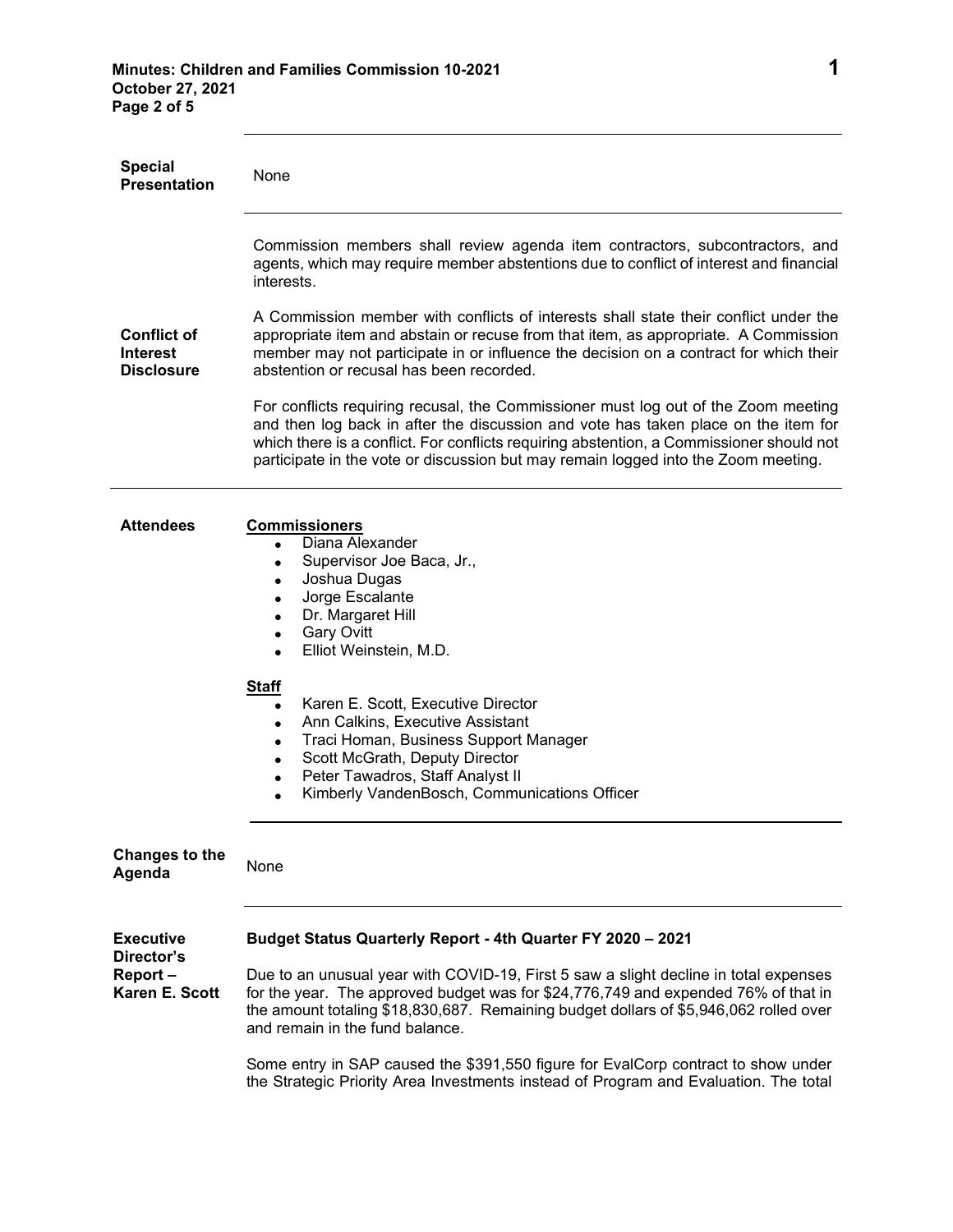Program and Evaluation dollars expended was \$1,065,207. All other entries within the budget are correct and the same.

Administrative Costs policy establishes a limit on the percentage of F5SB's operating budget that may be spent on administrative functions. This is calculated based on the total administrative costs for the fiscal year, divided by the total annual operating budget adopted within allowance up to 15%. Administrative costs expended to actual costs and ended FY 2010-2021 at 12.89%.

| Legislative | Commissioner received a copy of the latest legislative report. |
|-------------|----------------------------------------------------------------|
| Report      | $\frac{1}{\text{PDF}}$                                         |

10-2021 F5SanBern.pdf

| Item No.       | <b>CONSENT</b>                                                                                                                                                                                                                                                                                                                                                                                                                                                                                                                                                                                                                               |
|----------------|----------------------------------------------------------------------------------------------------------------------------------------------------------------------------------------------------------------------------------------------------------------------------------------------------------------------------------------------------------------------------------------------------------------------------------------------------------------------------------------------------------------------------------------------------------------------------------------------------------------------------------------------|
| 1              | Approve minutes from September 1, 2021 Regular meeting.<br>(Presenter: Ann M. Calkins, Executive Assistant, 252-4252)<br>Motion by Commissioner Baca, Jr. and seconded by Commissioner Hill to approve the<br>Consent Items. Pursuant to Government Code section 54953 (b)(2), a roll call vote was<br>called as follows:<br>Commissioner Alexander: Aye<br>Commissioner Baca, Jr.: Aye<br><b>Commissioner Dugas: Aye</b><br><b>Commissioner Escalante: Aye</b><br><b>Commissioner Hill: Aye</b><br><b>Commissioner Ovitt: Aye</b><br>Commissioner Weinstein: Aye<br>Without further comment or objection, motion carried by unanimous vote. |
|                | Approve Commission Meeting Schedule for 2022.                                                                                                                                                                                                                                                                                                                                                                                                                                                                                                                                                                                                |
| $\overline{2}$ | (Presenter: Ann M. Calkins, Executive Assistant, 252-4252)                                                                                                                                                                                                                                                                                                                                                                                                                                                                                                                                                                                   |
| 3              | Approve Amendment A5 to CFC 02-02 Community Collaboration Funding Policy to remove<br>amendment number references to Contracting Authority and Procurement Policy.<br>(Presenter: Karen E. Scott, Executive Director, 252-4252)                                                                                                                                                                                                                                                                                                                                                                                                              |

| Item No. | <b>DISCUSSION</b>                                                                                                                                                                                                                                                                                                                                                                                                              |
|----------|--------------------------------------------------------------------------------------------------------------------------------------------------------------------------------------------------------------------------------------------------------------------------------------------------------------------------------------------------------------------------------------------------------------------------------|
| 4        | 1. Conduct Public Hearing for the Children and Families Commission for San Bernardino<br>County Annual Audit for Fiscal Year 2020-2021.<br>2. Adopt the Children and Families Commission for San Bernardino County's Annual Audit<br>for Fiscal Year 2020-2021.<br>(Presenter: Debora Dickerson-Sims, Chief Financial Officer, 252-4269)<br>Motion by Commissioner Baca, Jr. and seconded by Commissioner Alexander to approve |
|          | and adopt the annual audit. Pursuant to Government Code section 54953 (b)(2), a roll call<br>vote was called as follows:                                                                                                                                                                                                                                                                                                       |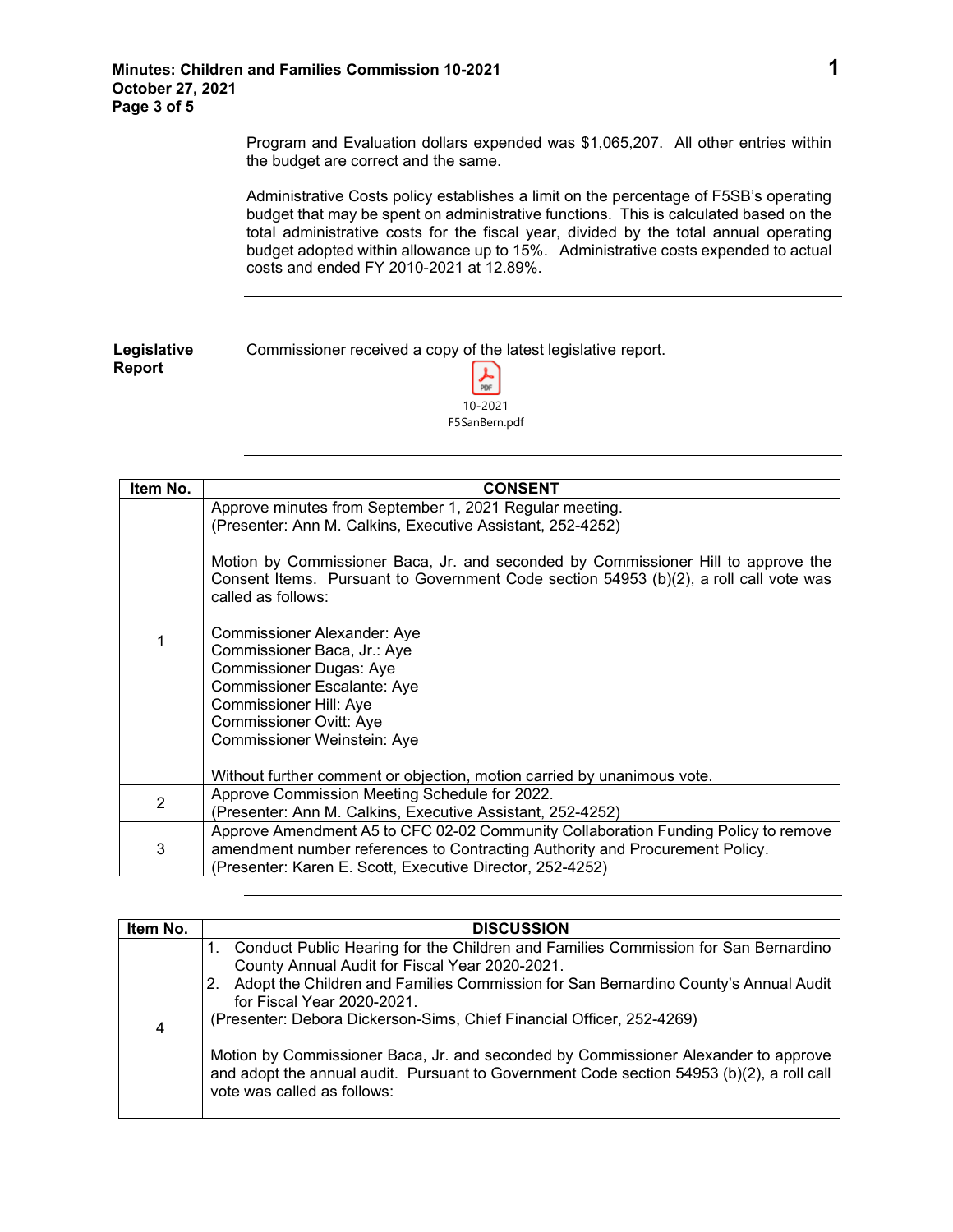|   | Commissioner Alexander: Aye                                                                                                                                                      |
|---|----------------------------------------------------------------------------------------------------------------------------------------------------------------------------------|
|   | Commissioner Baca, Jr.: Aye                                                                                                                                                      |
|   | <b>Commissioner Dugas: Aye</b>                                                                                                                                                   |
|   | <b>Commissioner Escalante: Aye</b>                                                                                                                                               |
|   | Commissioner Hill: Aye                                                                                                                                                           |
|   | Commissioner Ovitt: Aye                                                                                                                                                          |
|   | Commissioner Weinstein: Aye                                                                                                                                                      |
|   | Without further comment or objection and no public comments noted, motion carried by<br>unanimous vote.                                                                          |
|   | Conduct Public Hearing of the Children and Families Commission for San Bernardino<br>1.                                                                                          |
|   | County's Annual Report for Fiscal Year 2020-2021.                                                                                                                                |
|   | 2. Adopt the Children and Families Commission for San Bernardino County's Annual<br>Report for Fiscal Year 2020-2021.                                                            |
|   | (Presenter: Scott McGrath, Deputy Director of Systems and Impact, 252-4259)                                                                                                      |
|   |                                                                                                                                                                                  |
|   | Motion by Commissioner Alexander and seconded by Commissioner Escalante to approve                                                                                               |
|   | and adopt the annual report. Pursuant to Government Code section 54953 (b)(2), a roll call<br>vote was called as follows:                                                        |
| 5 | Commissioner Alexander: Aye                                                                                                                                                      |
|   | Commissioner Baca, Jr.: Aye                                                                                                                                                      |
|   | <b>Commissioner Dugas: Aye</b>                                                                                                                                                   |
|   | <b>Commissioner Escalante: Aye</b>                                                                                                                                               |
|   | Commissioner Hill: Aye                                                                                                                                                           |
|   | <b>Commissioner Ovitt: Aye</b>                                                                                                                                                   |
|   | Commissioner Weinstein: Aye                                                                                                                                                      |
|   | Without further comment or objection and with no public comments noted, motion carried                                                                                           |
|   | by unanimous vote.                                                                                                                                                               |
|   | Approve Contract IC049 with Westbound Communications, Inc. in an amount not to exceed                                                                                            |
|   | \$95,000 to provide Public Relations, Marketing and Branding Consulting Services for Fiscal<br>Year 2021-2022.                                                                   |
|   | (Presenter: Kimberly VandenBosch, Communications Officer, 252-4283)                                                                                                              |
|   |                                                                                                                                                                                  |
|   | <b>Discussion</b>                                                                                                                                                                |
|   | Commissioner Baca, Jr., looks forward to this organization offering multi-media services                                                                                         |
|   | and materials in multiple languages. Commissioner Hill stated she has had an opportunity                                                                                         |
|   | to work with the Westbound Communications staff, and is happy they are joining the First                                                                                         |
|   | 5 family. Commissioner Alexander stated she has done a lot of work over the years with<br>Westbound and has always been happy with their work and is glad to have them on-board. |
|   |                                                                                                                                                                                  |
| 6 | <b>Public Comment</b>                                                                                                                                                            |
|   | None                                                                                                                                                                             |
|   | Motion by Commissioner Hill and seconded by Commissioner Ovitt to approve Item 6.                                                                                                |
|   | Pursuant to Government Code section 54953 (b)(2), a roll call vote was called as follows:                                                                                        |
|   |                                                                                                                                                                                  |
|   | Commissioner Alexander: Aye                                                                                                                                                      |
|   | Commissioner Baca, Jr.: Aye                                                                                                                                                      |
|   | <b>Commissioner Dugas: Aye</b>                                                                                                                                                   |
|   | Commissioner Escalante: Aye                                                                                                                                                      |
|   | Commissioner Hill: Aye                                                                                                                                                           |
|   | Commissioner Ovitt: Aye                                                                                                                                                          |